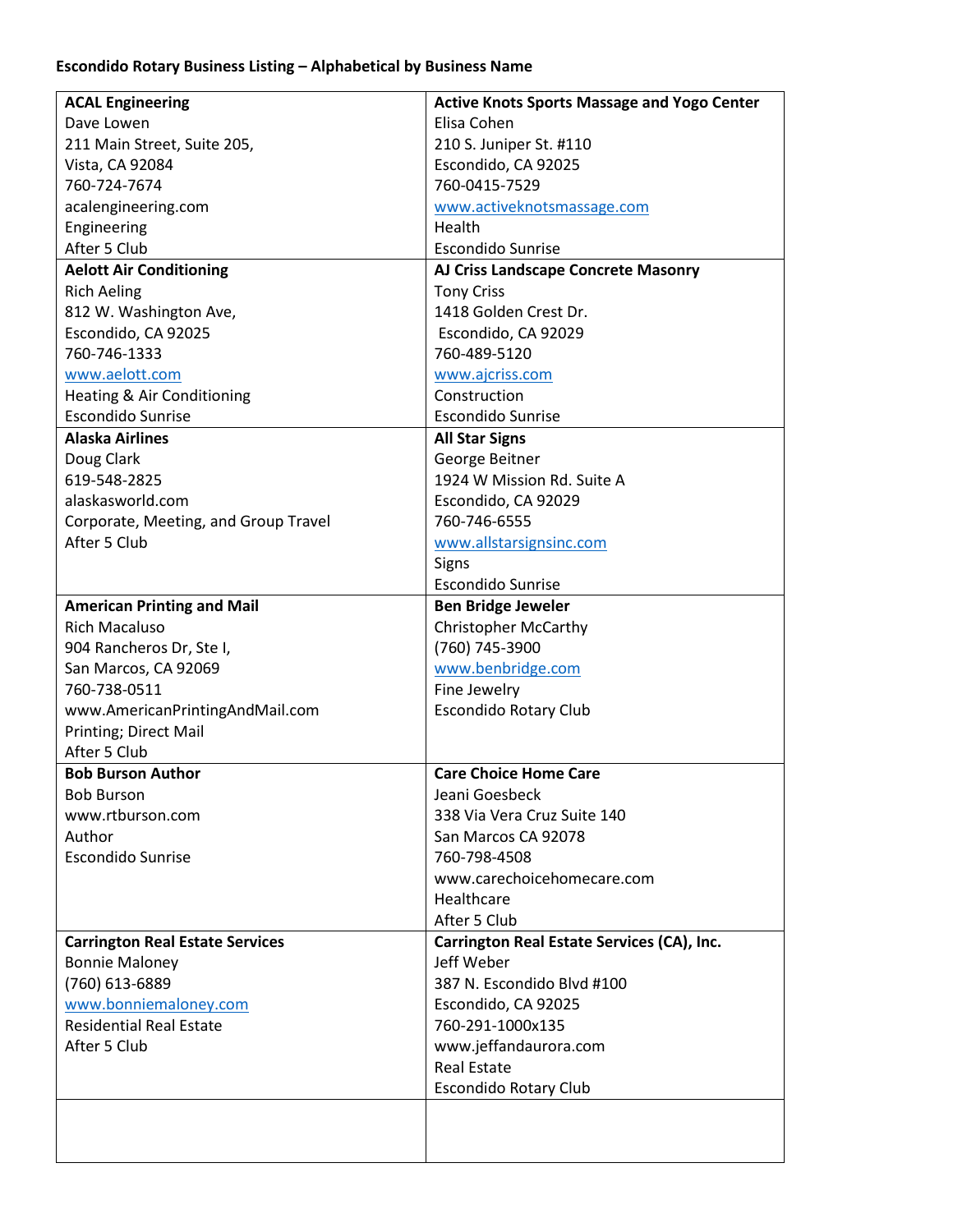| <b>Children's Paradise Inc.</b>             | <b>Cocina Del Charro</b>                      |
|---------------------------------------------|-----------------------------------------------|
| Julie Lowen                                 | Fernando Monforte                             |
| 145 N. Melrose Dr.                          | 890 W. Valley Pkwy.                           |
| Vista, CA 92083                             | Escondido, CA 92025                           |
| 760-724-5600                                | 760-745-1382                                  |
| www.childrensparadise.com                   | www.cocinadelcharro.com                       |
| Child Care & Development                    | Restaurant                                    |
| After 5 Club                                | <b>Escondido Sunrise</b>                      |
| <b>Community Strategies Group, Inc.</b>     | <b>Conrad Acceptance Corporation</b>          |
| Linday Bailey                               | Ericka Schwarm                                |
| 1108 Rosehill Court                         | (800) 826-6723                                |
| Escondido, CA 92025                         | www.conradco.com                              |
| 760-445-132                                 | <b>Accounts Receivable Financing</b>          |
| www.communitystrategiesgroup.com            | <b>Escondido Rotary Club</b>                  |
| Community                                   |                                               |
| <b>Escondido Sunrise</b>                    |                                               |
| <b>Conrad Credit Corporation</b>            | <b>Conrad Leasing Company</b>                 |
| Ericka Schwarm                              | Keith Richenbacher                            |
| (800) 826-6723                              | (800) 826-6723                                |
| www.conradco.com                            | <b>Retail Car Sales</b>                       |
| <b>Default Collections</b>                  | <b>Escondido Rotary Club</b>                  |
| <b>Escondido Rotary Club</b>                |                                               |
| <b>Dick Daniels Public Relations</b>        | Diskerson Rix & Company, LLP                  |
| <b>Dick Daniels</b>                         | Andrew Stocker                                |
| (619) 417-2925                              | 11770 Bernardo Plaza Court Suite 270          |
| <b>PUBLIC RELATIONS</b>                     | San Diego, CA 92128                           |
| <b>Escondido Rotary Club</b>                | 858-613-0180 x107                             |
|                                             | http://www.dickersonrix.com/                  |
|                                             | Accounting                                    |
|                                             | After 5 Club                                  |
| <b>EmbroidMe Escondido</b>                  | <b>Escondido Choral Arts Foundation</b>       |
| Joe Ocampo                                  | Joe Stanford                                  |
| (760) 294 4996                              | (760) 805-3945                                |
| www.embroidme-escondido.com                 | www.escondidochoralarts.com                   |
| Embroidery                                  | <b>Music Education and Concerts</b>           |
| <b>Escondido Rotary Club</b>                | <b>Escondido Rotary Club</b>                  |
| <b>Escondido Wine &amp; Culinary Campus</b> | <b>Estate and Trust Law, Professional Law</b> |
| Nicholas Barnett                            | Corporation                                   |
| 26312 Mesa Rock Rd.                         | Jacqueline Skay                               |
| Escondido, CA 92026                         | (760) 745-7576                                |
| 760-796-7558                                | estateandtrustlaw.com                         |
| www.bellemarie.com                          | <b>Estate and Trust Law</b>                   |
| Wine                                        | <b>Escondido Rotary Club</b>                  |
| <b>Escondido Sunrise</b>                    |                                               |
| <b>Frontier Fence Co. Inc.</b>              | <b>Golden State General</b>                   |
| Mark Miller                                 | Marko Ribich                                  |
| (760) 745-5609                              | (760) 415-2573                                |
| www.frontierfencecoinc.com                  | www.GS-GC.com                                 |
| Fencing                                     | Contractors                                   |
| <b>Escondido Rotary Club</b>                | <b>Escondido Rotary Club</b>                  |
|                                             |                                               |
|                                             |                                               |
|                                             |                                               |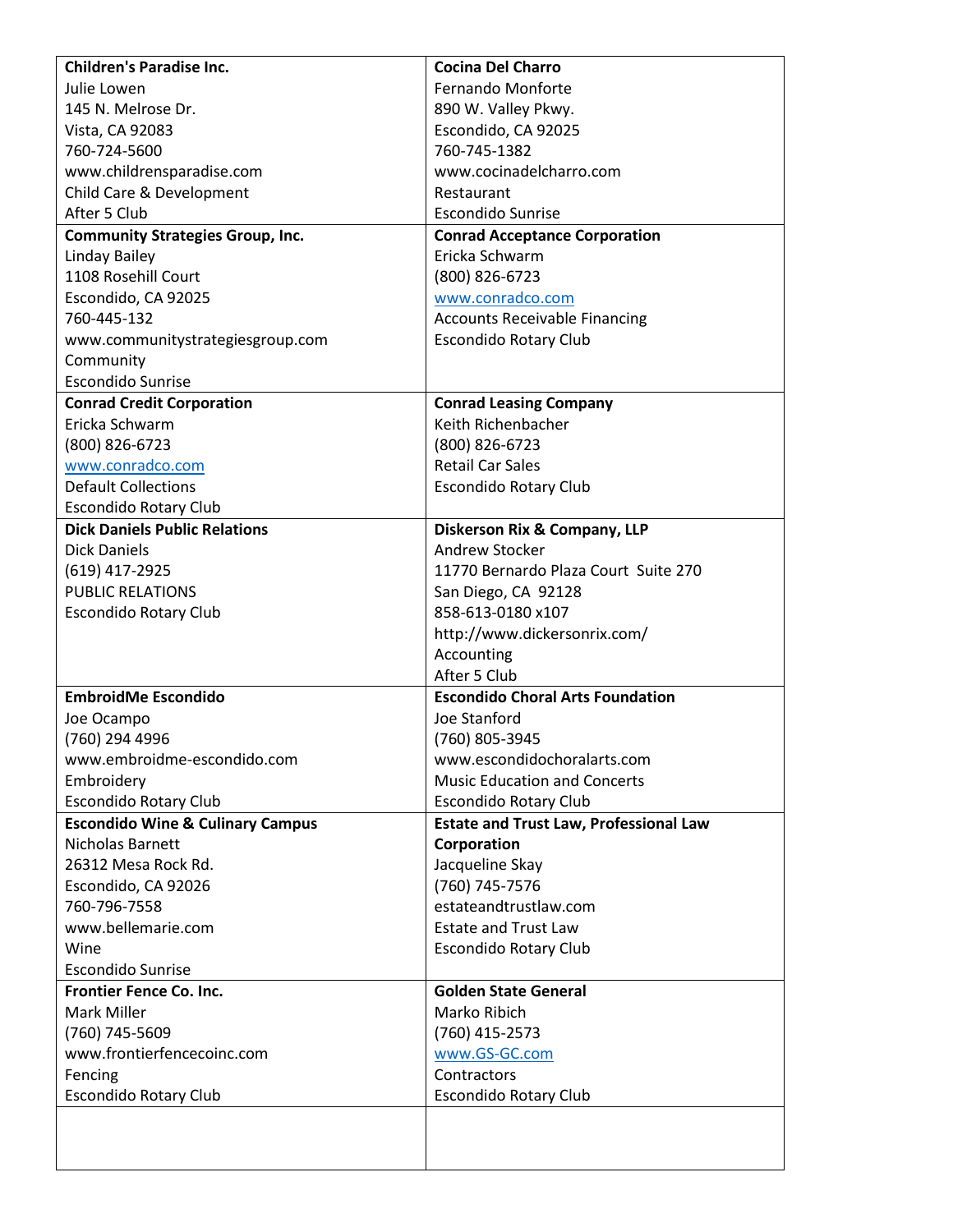| <b>Graybill Medical Group</b>                       | <b>Howard West Coast Realty</b>      |
|-----------------------------------------------------|--------------------------------------|
| Floyd Farley                                        | Nancy K. Howard                      |
| 225 E. Second Ave.                                  | 970 W. Valley Pkwy. #601,            |
| Escondido, CA 92025                                 | Escondido, CA 92025                  |
| 760-291-6700                                        | - Mail only and deliveries only.     |
| www.graybill.org                                    | 760-215-0615                         |
| Medical                                             | www.HowardWestCoastRealty.com        |
| <b>Escondido Sunrise</b>                            | <b>Real Estate</b>                   |
|                                                     | After 5 Club                         |
| <b>Integrity 1st Mortgage</b>                       | <b>Interfaith Community Services</b> |
| Elana Karoly                                        | Greg Anglea                          |
| 134 E. Pennsylvania Ave.                            | (760) 489-6380                       |
| Escondido, CA 92025                                 | www.interfaithservices.org           |
| 949-419-4196                                        | <b>Social Services Charity</b>       |
| www.elanaloans.com                                  | <b>Escondido Rotary Club</b>         |
| Mortgage                                            |                                      |
| <b>Escondido Sunrise</b>                            |                                      |
| Joel Beyer, Inc                                     | <b>Just Therapy</b>                  |
| Joel Beyer                                          | DeeDee Just                          |
| (760) 788-5953                                      | 625 W. Citracado Parkway Suite 120   |
| www.joelbeyer.com                                   | Escondido, CA 92025                  |
| <b>Financial Advisor Life Transition Specialist</b> | 760-716-4200                         |
| <b>Escondido Rotary Club</b>                        | www.just-therapy.com                 |
|                                                     | HealthCare                           |
|                                                     | After 5 Club                         |
| Kevin S Svetich, CLU Insurance & Investments        | Khan & Associates, CPA               |
| Kevin S Svetich                                     | Shaker Khan                          |
| 210 S. Juniper St.                                  | (760) 741-5425                       |
| Escondido, CA 92025                                 | <b>Accounting &amp; Tax Practice</b> |
| 760-746-4777                                        | <b>Escondido Rotary Club</b>         |
| www.kssvetichslu.com/www.kevinssvetichclu.com       |                                      |
| Insurance                                           |                                      |
| <b>Escondido Sunrise</b>                            |                                      |
| Law Office of Constance J. Larsen                   | Law Office of James E. Lund          |
| Constance J. Larsen                                 | James E. Lund                        |
| 345 W. 9th Ave. #102,                               | 249 E. 4th Ave.                      |
| Escondido, CA 92025                                 | Escondido, CA 92025                  |
| 760-745-3841                                        | 760-747-7800                         |
| www.constancelarsen.com                             | www.lundlaw.com                      |
| Legal                                               | Legal                                |
| <b>Escondido Sunrise</b>                            | <b>Escondido Sunrise</b>             |
| Law Office of Silas Harrington                      | <b>Lifetime Smiles</b>               |
| Silas Harrington                                    | Christo Mallakis, DMD                |
| 345 W. 9th Ave.                                     | (805) 587-4212                       |
| Escondido, CA 92025                                 | www.ltsmiles.com/                    |
| 760-737-2900                                        | Dentist                              |
| www.sihlaw.com                                      | <b>Escondido Rotary Club</b>         |
| Legal                                               |                                      |
| <b>Escondido Sunrise</b>                            |                                      |
|                                                     |                                      |
|                                                     |                                      |
|                                                     |                                      |
|                                                     |                                      |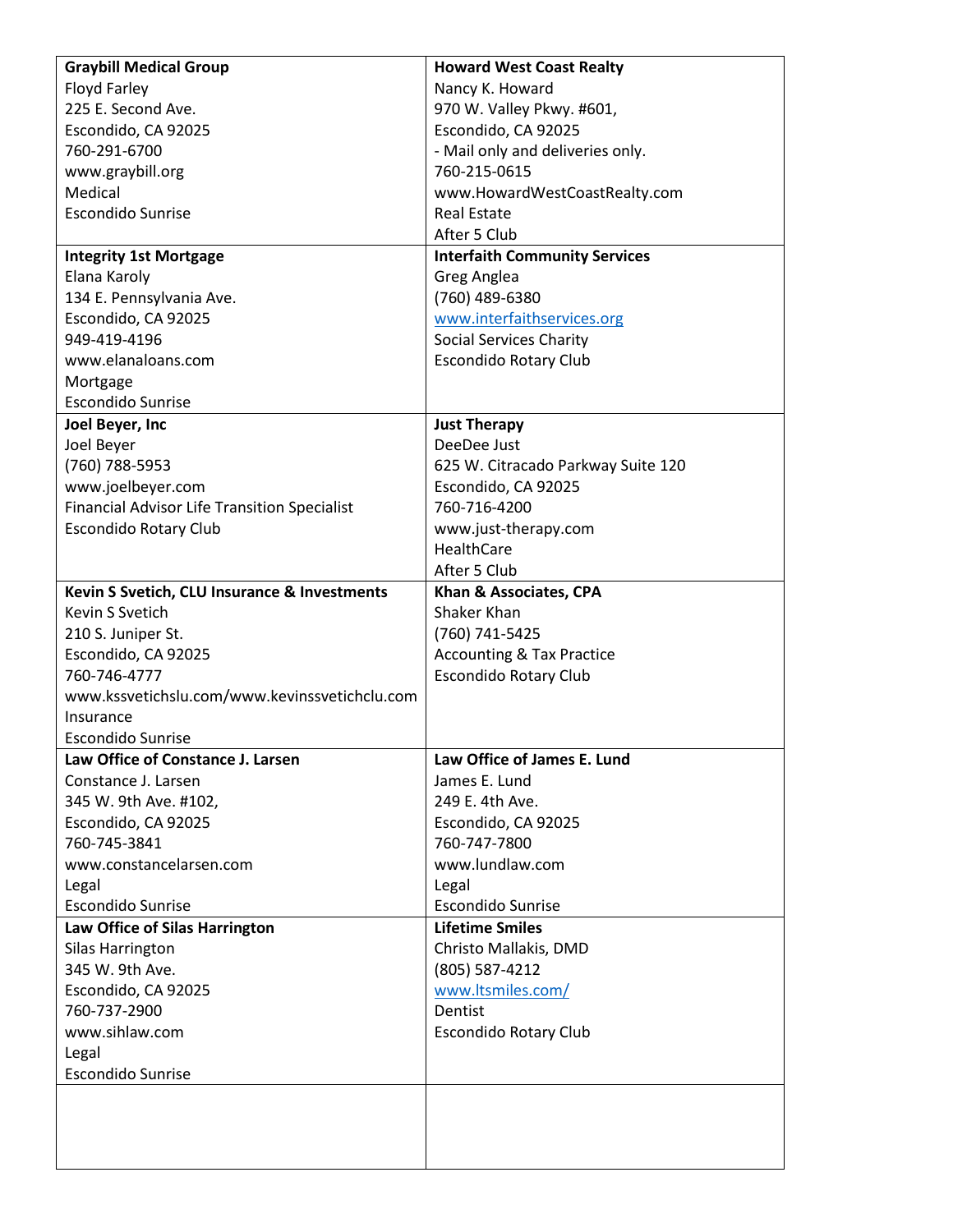| Masson & Associates, Inc.                         | <b>MEM Designs</b>                        |
|---------------------------------------------------|-------------------------------------------|
| John Masson                                       | <b>Mark Maus</b>                          |
| 200 E. Washington Ave.                            | 456 Devonshire Glen                       |
| Escondido, CA 92025                               | Escondido, CA 92027                       |
| 760-741-3570                                      | 619-701-9763                              |
| www.masson-assoc.com                              | Engineering                               |
| Engineering                                       | <b>Escondido Sunrise</b>                  |
| <b>Escondido Sunrise</b>                          |                                           |
| <b>Michael J Cooper, Optometry</b>                | <b>Milo Johnson Auto Body</b>             |
| Mike Cooper                                       | Jeff Johnson                              |
| 251 E. 4th Avenue                                 | 535 N. Quince Street                      |
| 760-745-5412                                      | Escondido, CA 92026                       |
| ww.drcooperoptometry.com                          | 760-745-3841                              |
| <b>Health - Vision Care</b>                       | www.milojohnsonautobody.com               |
| After 5 Club                                      | Automotive                                |
|                                                   | <b>Escondido Sunrise</b>                  |
| <b>Mission Pools of Escondido</b>                 | <b>Murphy's Fine Woodworking</b>          |
| G. Bruce Dunn                                     | <b>Brian Murphy</b>                       |
| (760) 743-2605                                    | PO Box 300100                             |
| www.missionpools.com/                             | Escondido, CA 92030                       |
| Swimming pool construction, repair and service    | 760-743-6923                              |
| <b>Escondido Rotary Club</b>                      | www.murphysfinewoodworking.com            |
|                                                   | Furniture                                 |
|                                                   | <b>Escondido Sunrise</b>                  |
| Pacific Standard Insurance Services, Inc.         | <b>Printing Solutions</b>                 |
| Tom S. Knight                                     | Meagan Baker                              |
| (760) 294-1017                                    | (760) 741-9899                            |
| www.pacificstandardinsurance.com                  | www.printing-solutions.biz                |
| Employee Benefits, Retirement Planning, Life      | Printing/Marketing and Design             |
| Insurance, Disability, Medicare Supplements, Long | <b>Escondido Rotary Club</b>              |
| Term Care and Financial Coaching.                 |                                           |
| <b>Escondido Rotary Club</b>                      |                                           |
| R&S Tavares Associates, Inc.                      | <b>RE/MAX UNITED</b>                      |
| <b>Ralph Tavares</b>                              | Rosa Ruiz                                 |
| 16875 W. Bernardo Dr. #285                        | (760) 725-4745                            |
| San Diego, CA 92127                               | www.RosaRuiz.com                          |
| 858-444-3344                                      | <b>Residential Real Estate</b>            |
| www.rstavares.com                                 | <b>Escondido Rotary Club</b>              |
| Engineering                                       |                                           |
| <b>Escondido Sunrise</b>                          |                                           |
| <b>RPM Commodities</b>                            | San Diego Center for Integrative Oncology |
| Royce Moore                                       | DeeDee Just                               |
| (760) 822-5917                                    | 625 W. Citracado Parkway Suite 120        |
| n/a                                               | Escondido, CA 92025                       |
| Recycling/"Slow Food" Supplier                    | 800-557-1468                              |
| <b>Escondido Rotary Club</b>                      | www.sdcio.org                             |
|                                                   | HealthCare                                |
|                                                   | After 5 Club                              |
|                                                   |                                           |
|                                                   |                                           |
|                                                   |                                           |
|                                                   |                                           |
|                                                   |                                           |